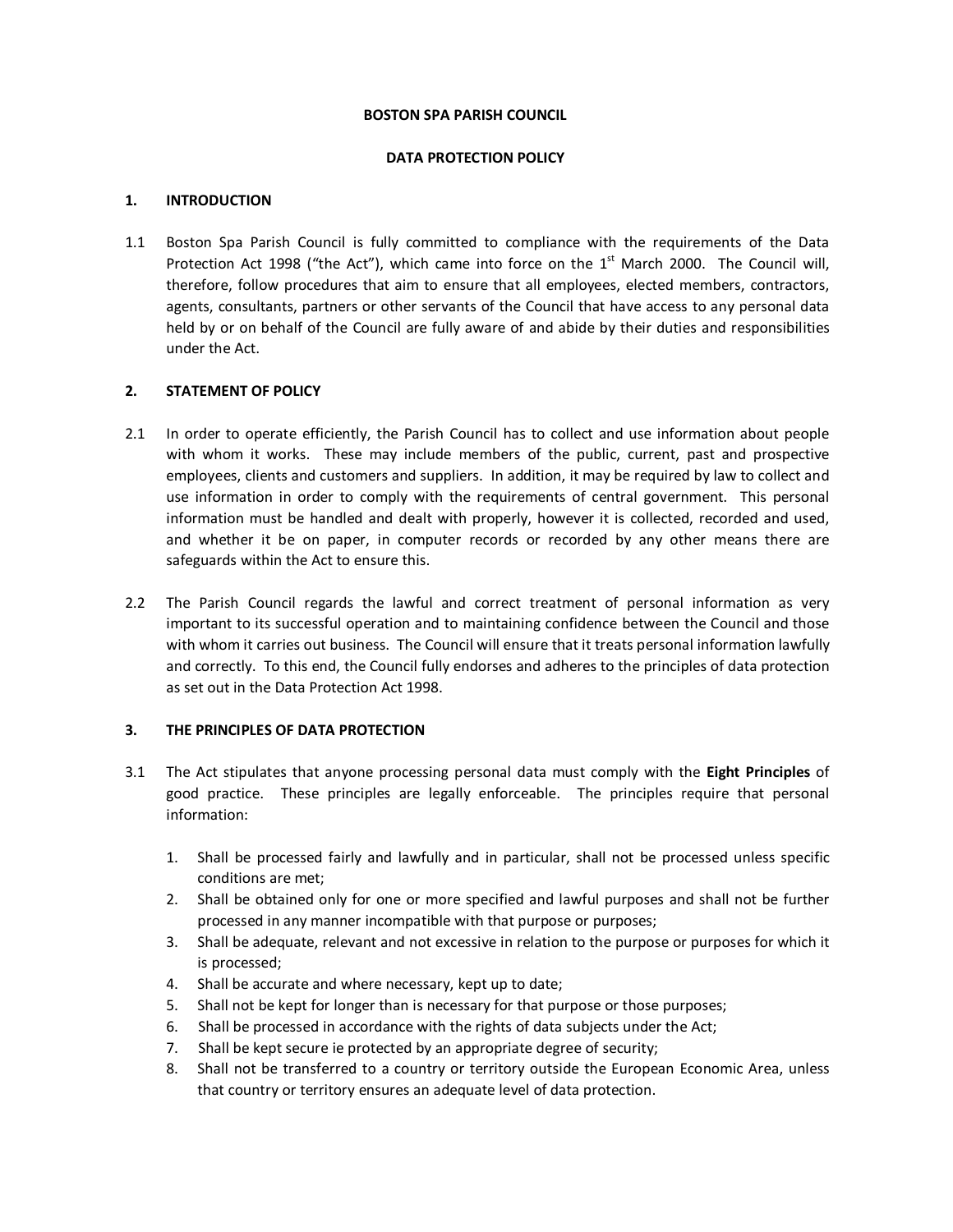3.2 The Act provides conditions for the processing of any personal data. It also makes a distinction between **personal data** and **"sensitive" personal data.**

Personal data is defined as data relating to a living individual who can be identified from:

- · That data;
- · That data and other information, which is in the possession of or is likely to come into the possession of the data controller, and includes an expression of opinion about the individual and any indication of the intentions of the data controller or any other person in respect of the individual.

Sensitive personal data is defined as personal data consisting of information as to:

- · Racial or ethnic origin;
- · Political opinion;
- Religious or other beliefs;
- · Trade union membership;
- · Physical or mental health or condition;
- Sexual life;
- · Criminal proceedings or convictions

## **4. Handling of personal/sensitive information**

- 4.1 The Parish Council will, through appropriate management and the use of criteria and controls:
	- · Observe fully conditions regarding the fair collection and use of personal information;
	- · Meets its legal obligations to specify the purpose for which information is used;
	- · Collect and process appropriate information and only to the extent that it is needed to fulfil operational needs or to comply with any legal requirements;
	- · Ensure the quality of information used;
	- Apply checks to determine the length of time information is held;
	- Take appropriate measures to safeguard personal information;
	- · Ensure the rights of people about whom the information is held can be fully exercised under the Act;
- 4.2 These include:
	- · The right to be informed that processing is being undertaken;
	- · The right of access to one's personal information within the statutory 40 days;
	- The right to correct, rectify, block or erase information regarded as wrong information.

# **5. IMPLEMENTATION**

5.1 The Clerk of Boston Spa Parish Council is responsible for ensuring adherence with the Data Protection Act.